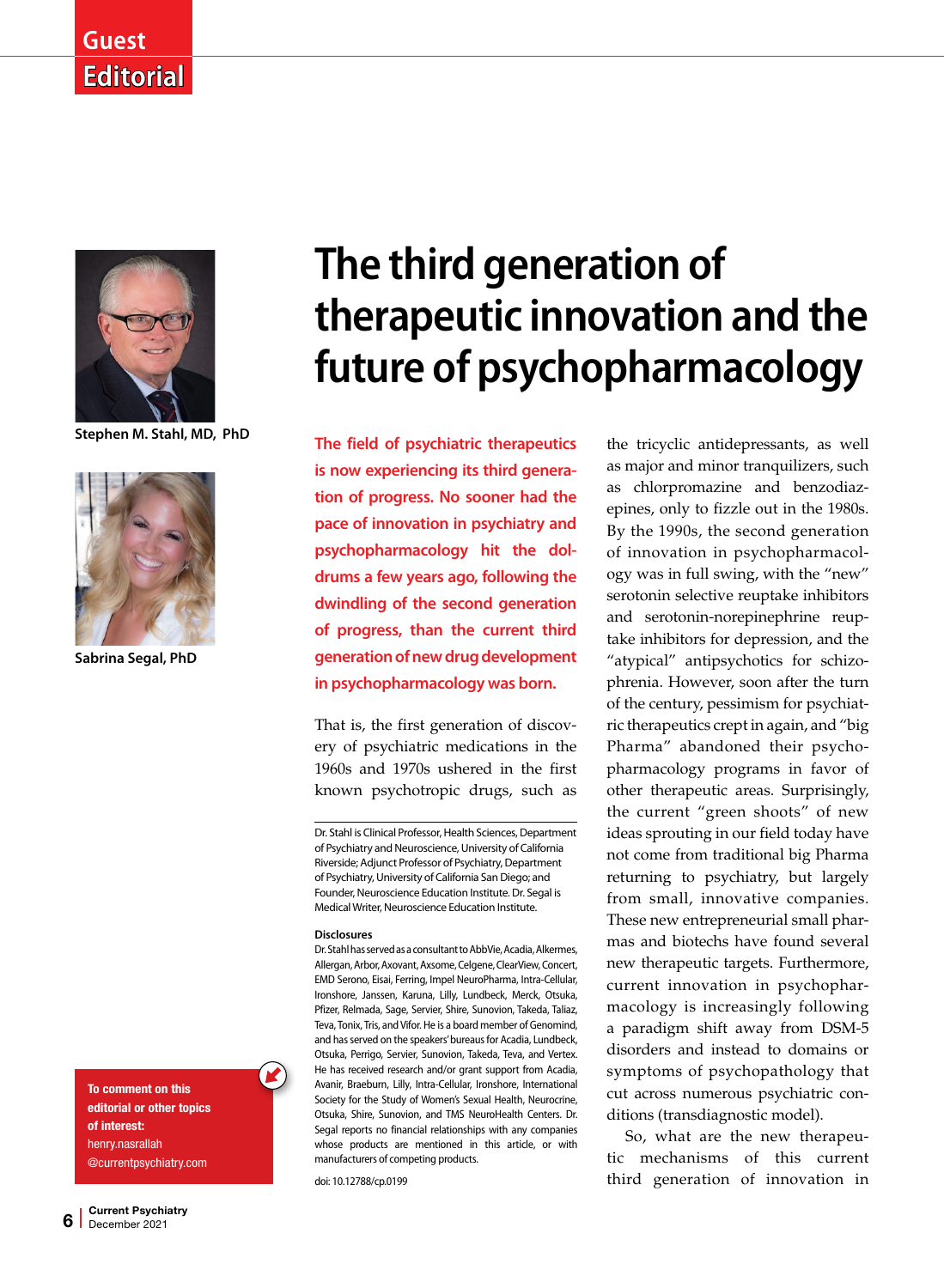Figure 1

**Trace amine-associated receptor 1 (TAAR1) agonists reduce presynaptic dopamine synthesis without the need to block postsynaptic dopamine D2 receptors to treat psychosis**



Source: © Stahl SM. Stahl's Essential Psychopharmacology. 5th ed. Cambridge University Press; 2021. Reprinted with permission

#### $=$  Figure 2

**Upstream acetylcholine stimulation of dopamine release reduced by presynaptic M4 activator/agonist without the need to block postsynaptic dopamine D2 receptors to treat psychosis**



psychopharmacology? Not all of these can be discussed here, but 2 examples of new approaches to psychosis deserve special mention because, for the first time in 70 years, they turn away from blocking postsynaptic dopamine D2 receptors to treat psychosis and instead stimulate receptors in other neurotransmitter systems that are linked to dopamine neurons in a network "upstream." That is, trace amine-associated receptor 1 (TAAR1) agonists target the *pre*-synaptic dopamine neuron, where dopamine synthesis and release are too high in psychosis, and cause dopamine



#### Editorial Staff

EDITOR Jeff Bauer SENIOR EDITOR Sathya Achia Abraham ASSISTANT EDITOR Matthew Wyles WEB EDITOR Christina Manago

#### Art & Production Staff

CREATIVE DIRECTOR Louise Koenig ART DIRECTOR Pat Fopma DIRECTOR, JOURNAL MANUFACTURING Michael Wendt PRODUCTION MANAGER Donna Pituras

#### Publishing Staff

PUBLISHER Sharon Finch DIRECTOR EBUSINESS DEVELOPMENT Alison Paton SENIOR DIRECTOR OF SALES Tim LaPella

#### Editor-in-Chief Emeritus

James Randolph Hillard, MD

#### Frontline Medical Communications

VP, SALES Mike Guire VP, DIGITAL CONTENT & STRATEGY Amy Pfeiffer PRESIDENT, CUSTOM SOLUTIONS JoAnn Wahl

CIRCULATION DIRECTOR Jared Sonners

### In affiliation with Global Academy for Medical Education, LLC

PRESIDENT David J. Small, MBA



7 Century Drive, Suite 302 Parsippany, NJ 07054 Tel: (973) 206-3434 Fax: (973) 206-9378 www.frontlinemedcom.com

Subscription Inquiries: subscriptions@mdedge.com

Published through an educational partnership with



Current Psychiatry Vol. 20, No. 12 7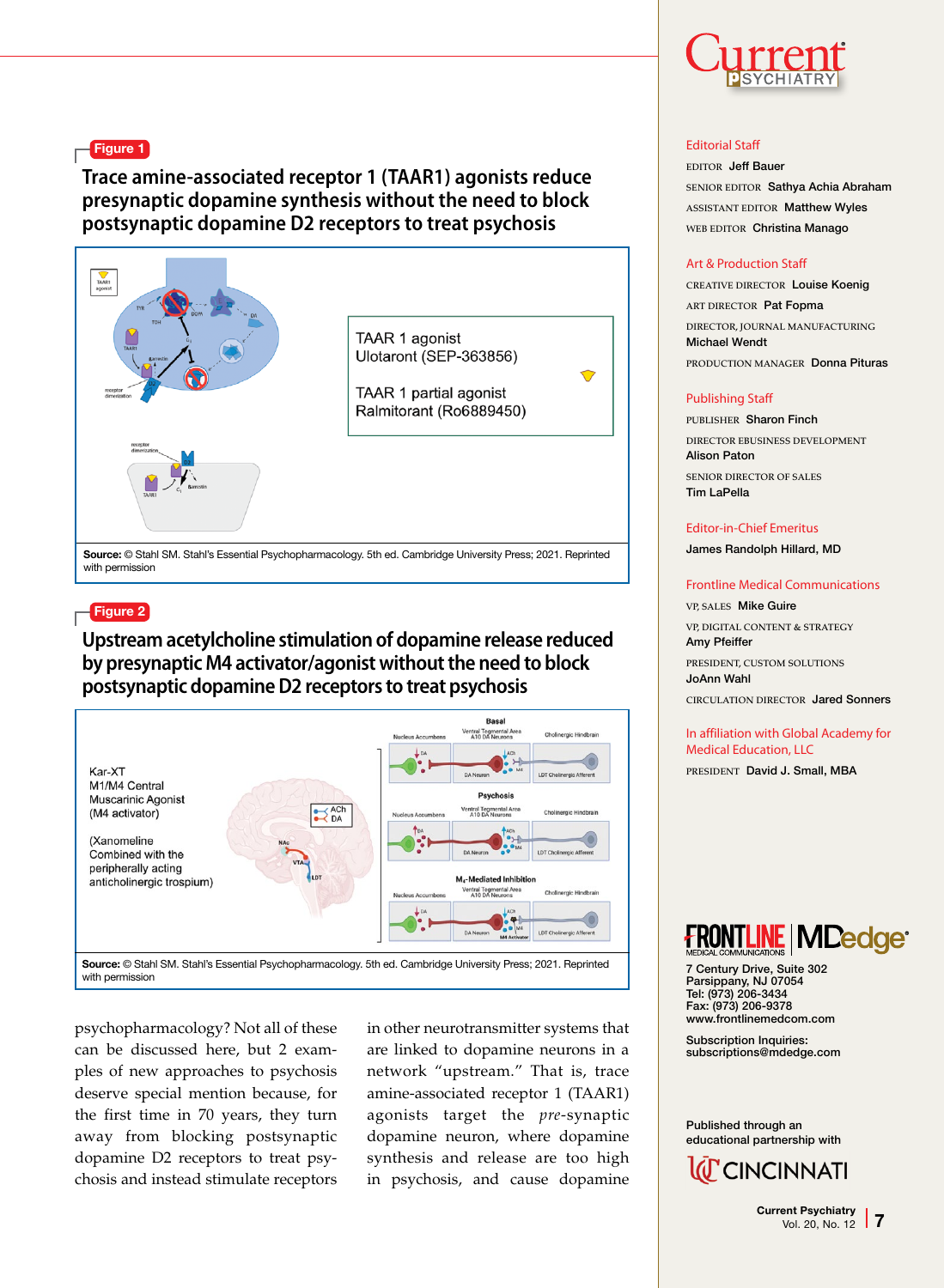Figure 3

## **Two types of GABA-A**–**mediated inhibition: Phasic (benzodiazepine sensitive) and tonic (benzodiazepine insensitive) with both sensitive to neuroactive steroids**





synthesis to be reduced so that blockade of postsynaptic dopamine receptors is no longer necessary (*Table 1* and *Figure 1, page 7*).<sup>1</sup> Similarly, muscarinic cholinergic 1 and 4 receptor agonists target excitatory cholinergic neurons upstream, and turn down their stimulation of dopamine neurons, thereby reducing dopamine release so that postsynaptic blockade of dopamine receptors is also not necessary to treat psychosis with this mechanism (*Table 1* and *Figure 2, page 7*).1 A similar mechanism of reducing upstream stimulation of dopamine release by serotonin has led to demonstration of antipsychotic actions of blocking this stimulation at serotonin 2A receptors (*Table 2*), and multiple approaches to enhancing deficient glutamate actions upstream are also under investigation for the treatment of psychosis.<sup>1</sup>

## Table 1 **Examples of new drug mechanisms in psychopharmacology**

Trace amine-associated receptor 1 (TAAR1) agonists for schizophrenia

Cholinergic agonists at central muscarinic M1 and M4 receptors for schizophrenia and psychosis in Alzheimer's dementia

Novel, orally available *N*-methyl-D-aspartate (NMDA) antagonist dextromethorphan combination with either quinidine or bupropion for rapid-onset, treatment-resistant unipolar depression and for agitation in Alzheimer's dementia

Novel, orally available NMDA antagonist esmethadone for rapid-onset, potentially treatment-resistant depression

Neuroactive steroids as novel GABA-A positive allosteric modulators for rapidonset antidepressant action in unipolar depression and postpartum depression



## **Examples of novel potential indications for approved drugs in psychopharmacology**

Lumateperone for bipolar depression and augmentation of SSRIs/SNRIs in unipolar depression

Cariprazine for augmentation of SSRIs/SNRIs in unipolar major depressive disorder

Brexpiprazole for agitation in Alzheimer's dementia and in posttraumatic stress disorder

Pimavanserin for negative symptoms of schizophrenia and for dementia-related psychosis

SNRIs: serotonin-norepinephrine reuptake inhibitors; SSRIs: selective serotonin reuptake inhibitors

Another major area of innovation in psychopharmacology worthy of emphasis is the rapid induction of neurogenesis that is associated with rapid reduction in the symptoms of depression, even when many conventional treatments have failed. Blockade of *N*-methyl-paspartate (NMDA) glutamate receptors is associated with rapid neurogenesis continued on page 25